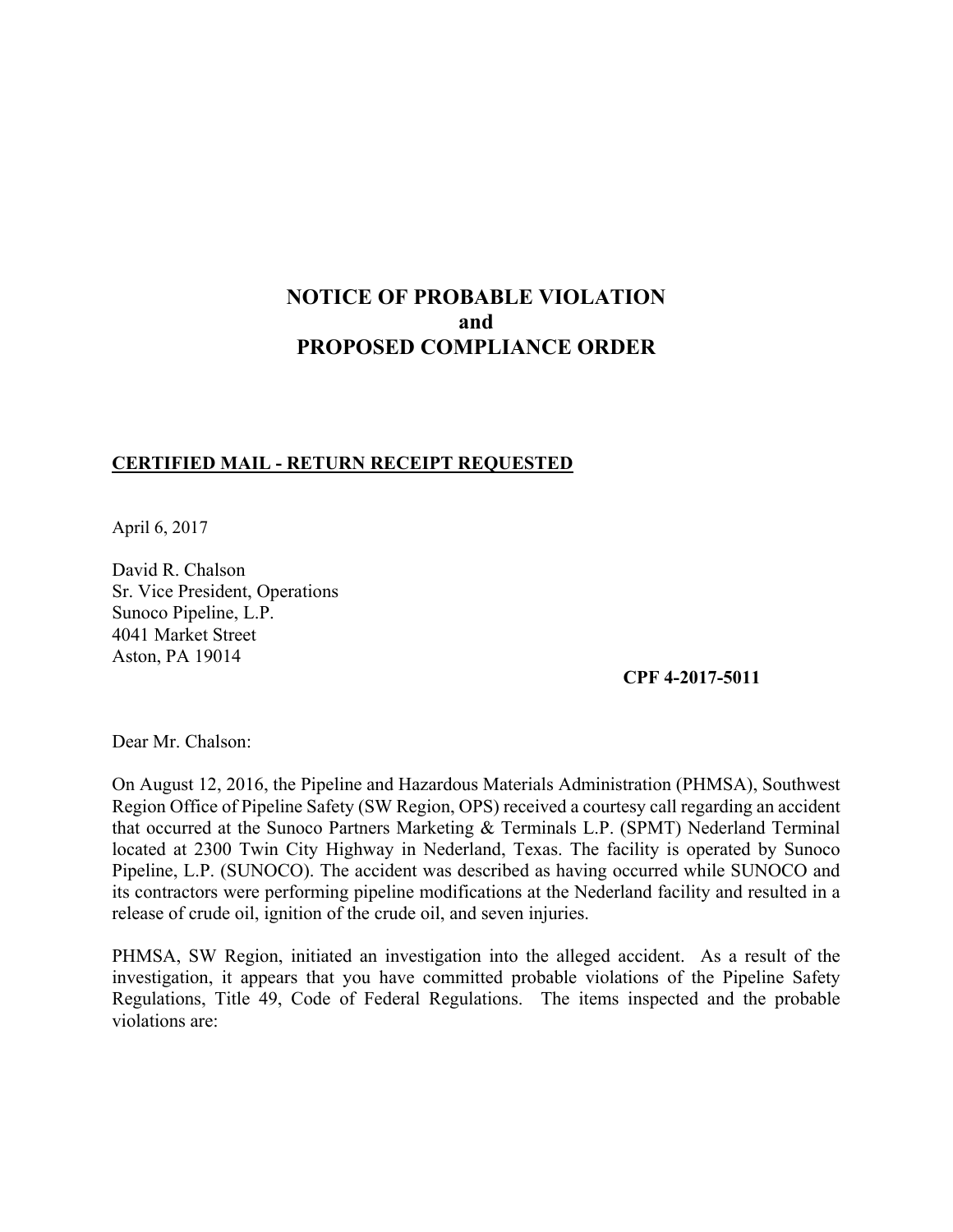**1. §195.52 Immediate notice of certain accidents.** 

 **(a) Notice requirements. At the earliest practicable moment following discovery of a release of the hazardous liquid or carbon dioxide transported resulting in an event described in §195.50, the operator of the system must give notice, in accordance with paragraph (b) of this section, of any failure that:** 

- **(1) Caused a death or a personal injury requiring hospitalization;**
- **(2) Resulted in either a fire or explosion not intentionally set by the operator;**

SUNOCO failed to provide immediate notice of an accident that occurred on August 12, 2016, at its Terminal facility in Nederland, Texas. The accident involved a release of crude oil, ignition of the crude oil, and seven injuries, four of which required in-patient hospitalization. While a courtesy call was made to PHMSA regarding the accident, the National Response Center has no record of a report for the accident.

## **2. §195.54 Accident Reports.**

**(a) Each operator that experiences an accident that is required to be reported under §195.50 must, as soon as practicable, but not later than 30 days after discovery of the accident, file an accident report on DOT Form 7000-1.** 

**§195.50 Reporting accidents.** 

**An accident report is required for each failure in a pipeline system subject to this part in which there is a release of the hazardous liquid or carbon dioxide transported resulting in any of the following:** 

**(a) Explosion or fire not intentionally set by the operator….** 

## **(d) Personal injury necessitating hospitalization;**

SUNOCO failed to submit a written DOT Form 7000-1 for an accident that occurred on August 12, 2016, at its Terminal facility in Nederland, Texas. The accident involved a release of crude oil, ignition of the crude oil, and injuries requiring in-patient hospitalization.

#### Proposed Compliance Order

Under 49 United States Code, § 60122, you are subject to a civil penalty not to exceed \$205,638 per violation per day the violation persists up to a maximum of \$2,056,380 for a related series of violations. For violations occurring between January 4, 2012 to August 1, 2016, the maximum penalty may not exceed \$200,000 per violation per day, with a maximum penalty not to exceed \$2,000,000 for a related series of violations. For violations occurring prior to January 4, 2012, the maximum penalty may not exceed \$100,000 per violation per day, with maximum penalty not exceeding \$1,000,000 for related series of violations.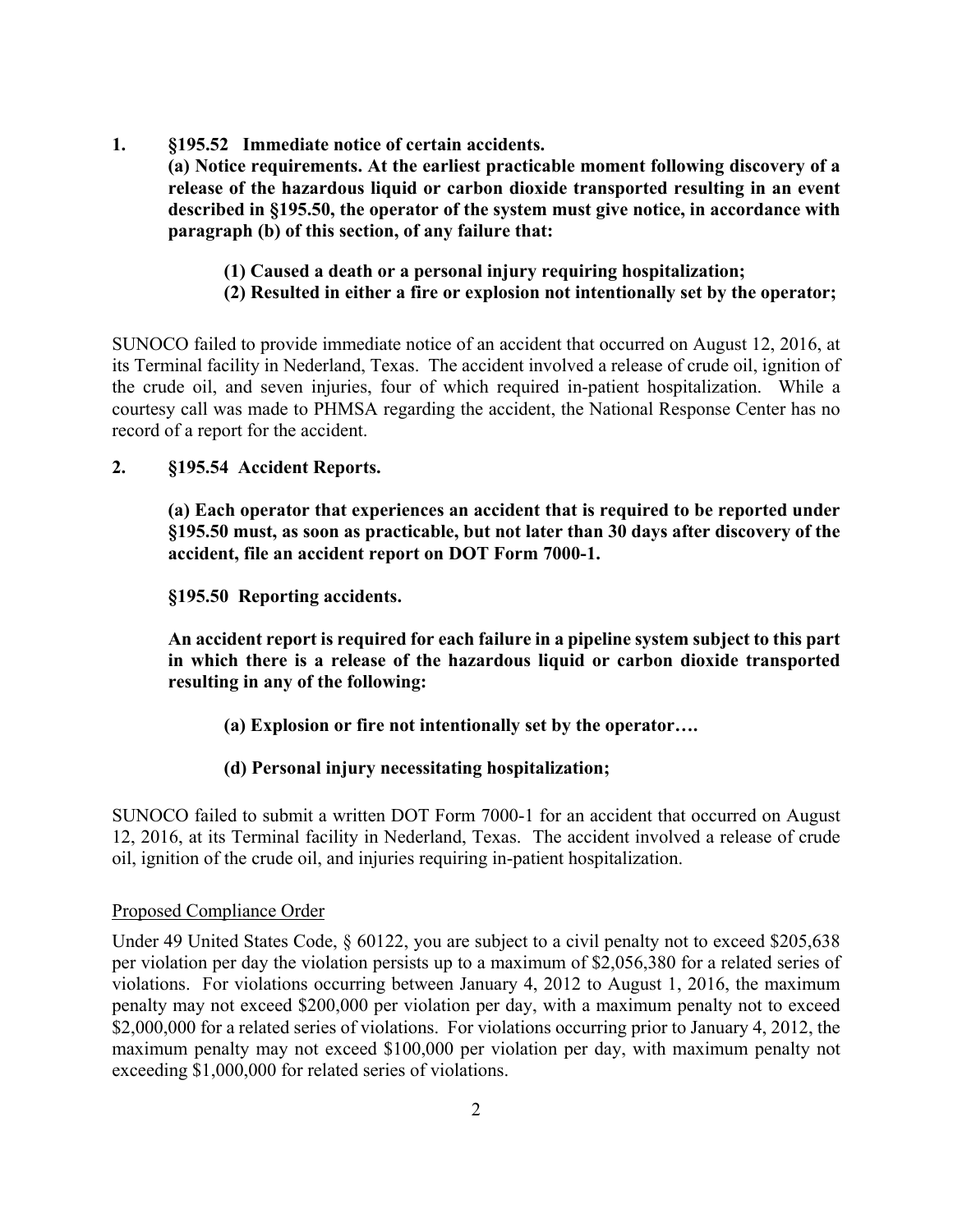We have reviewed the circumstances and supporting documents involved in this case, and have decided not to propose a civil penalty assessment at this time.

With respect to item 2 pursuant to 49 United States Code § 60118, the Pipeline and Hazardous Materials Safety Administration proposes to issue a Compliance Order to SUNOCO. Please refer to the *Proposed Compliance Order*, which is enclosed and made a part of this Notice.

### Response to this Notice

Enclosed as part of this Notice is a document entitled *Response Options for Pipeline Operators in Compliance Proceedings*. Please refer to this document and note the response options. Be advised that all material you submit in response to this enforcement action is subject to being made publicly available. If you believe that any portion of your responsive material qualifies for confidential treatment under 5 U.S.C. 552(b), along with the complete original document you must provide a second copy of the document with the portions you believe qualify for confidential treatment redacted and an explanation of why you believe the redacted information qualifies for confidential treatment under 5 U.S.C. 552(b). If you do not respond within 30 days of receipt of this Notice, this constitutes a waiver of your right to contest the allegations in this Notice and authorizes the Associate Administrator for Pipeline Safety to find facts as alleged in this Notice without further notice to you and to issue a Final Order.

In your correspondence on this matter, please refer to **CPF 4-2017-5011** and for each document you submit, please provide a copy in electronic format whenever possible.

Sincerely,

R. M. Seeley Director, Southwest Region Pipeline and Hazardous Materials Safety Administration

Enclosures: *Proposed Compliance Order Response Options for Pipeline Operators in Compliance Proceedings*